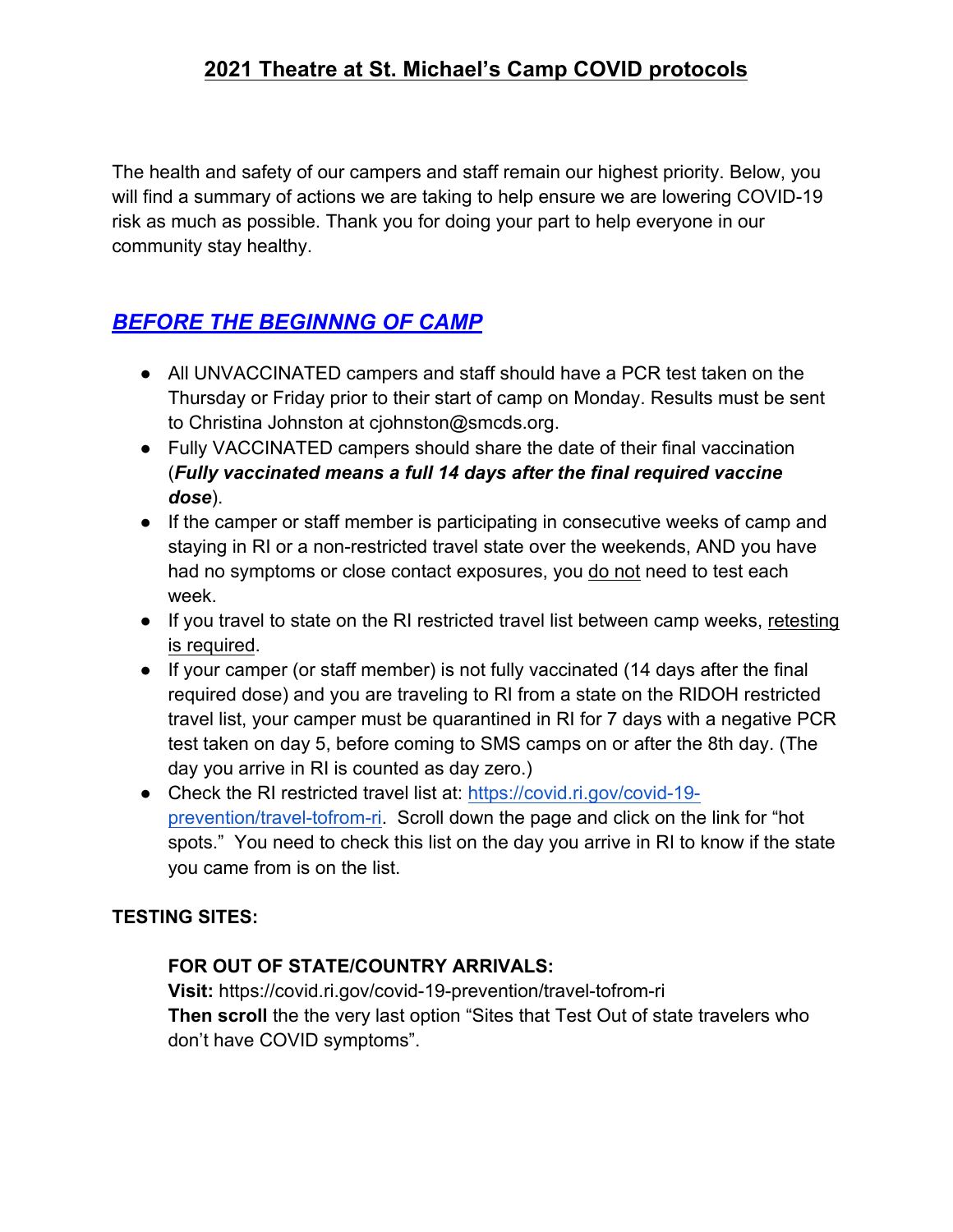### **2021 Theatre at St. Michael's Camp COVID protocols**

#### **FOR RI RESIDENTS:**

K-12 testing sites will only test people who have an appointment already set up. Please call the K-12 test scheduling service at 844-857-1814, seven days a week from 7:30 a.m. – 9:30 p.m., to make an appointment OR GO TO portal.ri.gov to make an appointment.

Closest location to St. Michael's: (near the Stop-n-Shop on Connell Highway). CCRI Campus, 1 John H. Chafee Blvd, Newport. Hours of operation are Monday - Saturday 9am - 5pm.

### *SYMPTOMS AND SCREENING*

- DAILY SYMPTOM SCREENING FOR ALL CAMPERS AND STAFF. This will be via the MyMedBot app and posted at entrances. (Camp will share the MyMedBot app with campers and staff prior to the start of camp.)
- If your camper has allergies, see your doctor and start medication to control symptoms. Give the medication at home before your camper comes to campus. If a runny nose or any other symptom starts at camp, you will be called to pick up your camper and get a PCR test. *After* a negative PCR result you may be medicated to control symptoms and campers who have been fever and vomit free for 24 hours without medication and whose allergy symptoms are controlled, may return to camp.
- If staff or campers have experienced any of the following symptoms in the last 3 days that are NOT explained by allergies or a non-infectious cause, stay home and schedule a PCR covid 19 test:
	- Cough
	- Shortness of Breath or Difficulty Breathing
	- Fever or Chills
	- Muscle or Body Aches
	- Sore throat
	- Headache
	- Nausea or vomiting
	- Diarrhea
	- Runny nose or stuffy nose
	- Fatique
	- Recent loss of taste or smell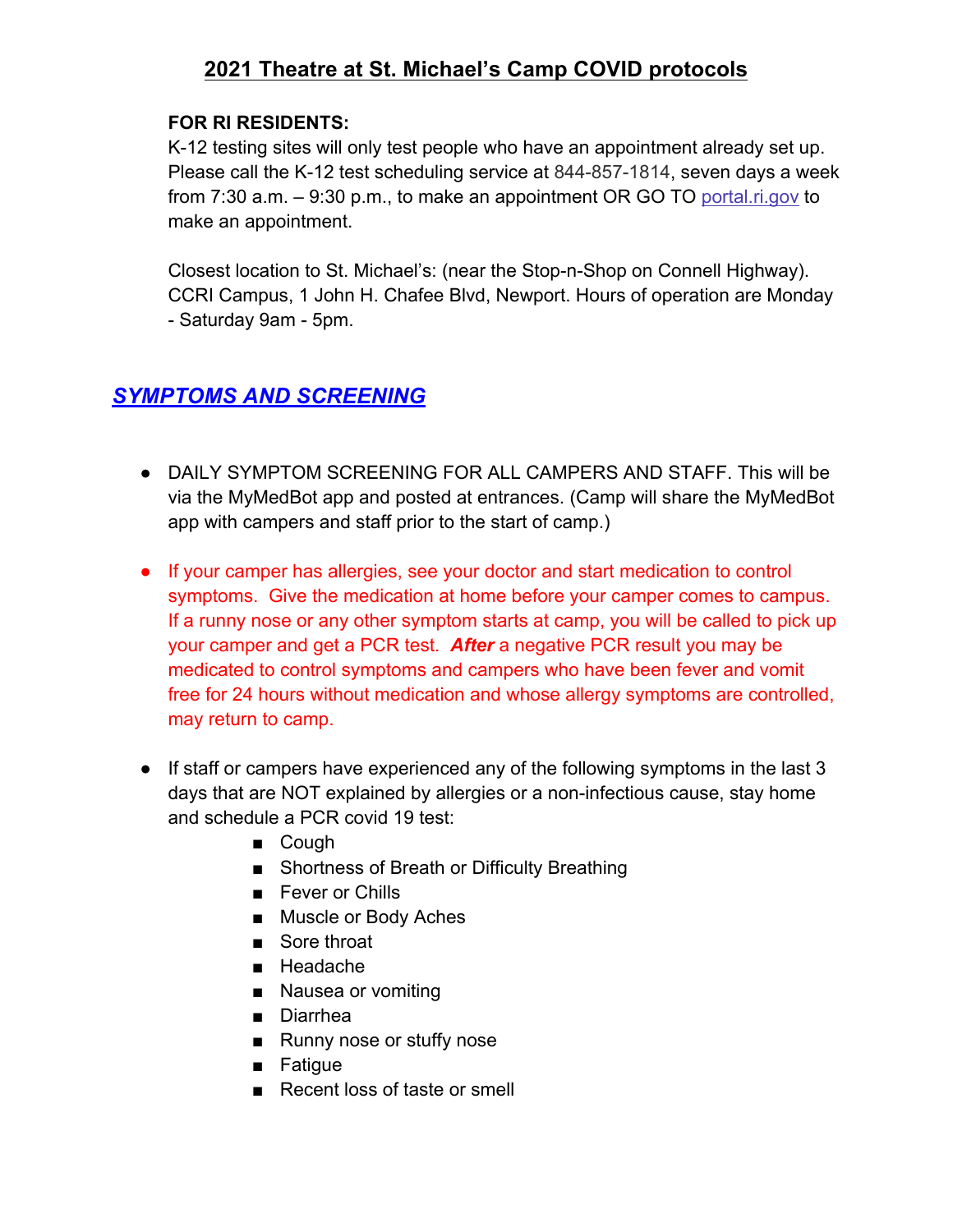## *SYMPTOMS AND SCREENING (continued)*

- Other Risk factors for which you may not come to camp:
	- Have you been in close contact (within 6 feet) of anyone with Covid 19 or symptoms of Covid-19 in the past 14 days?
	- Have you traveled anywhere outside the 50 United States in the past 14 days?
	- Have you traveled to RI from a state that is currently on the RI restricted travel list?
	- Have you been directed to quarantine or isolate by the RIDOH or a healthcare provider in the past 14 days? If so, when did/does your quarantine or isolation period end?
- *If a vaccinated or unvaccinated person develops any of the above symptoms a PCR test is required. Any person who tests positive must be isolated for 10 days.*
- Any UNVACCINATED person who is a close contact of someone who tested positive for COVID 19 (close contact is within 6 feet of an infectious person for 15 minutes or more) must quarantine for 7 full days and present a negative PCR result taken on day 5. The day of last exposure counts as day zero.
- *A person who is within 90 days following a positive PCR Covid 19 test does not have to retest or quarantine unless they develop symptoms. Provide documentation to camp directors.*

### **Steps for returning after a positive screen:**

Campers or Staff that have been sent home may not return to TASM camp until the individual (or his or her parent) provides competent evidence to the camp demonstrating that:

- The individual was tested negative for COVID-19; and
- Has had no fever for at least 24 hours without the use of fever-reducing medications and symptoms have improved.
- The individual tested positive for COVID-19, but has since met RIDOH guidelines for ending isolation.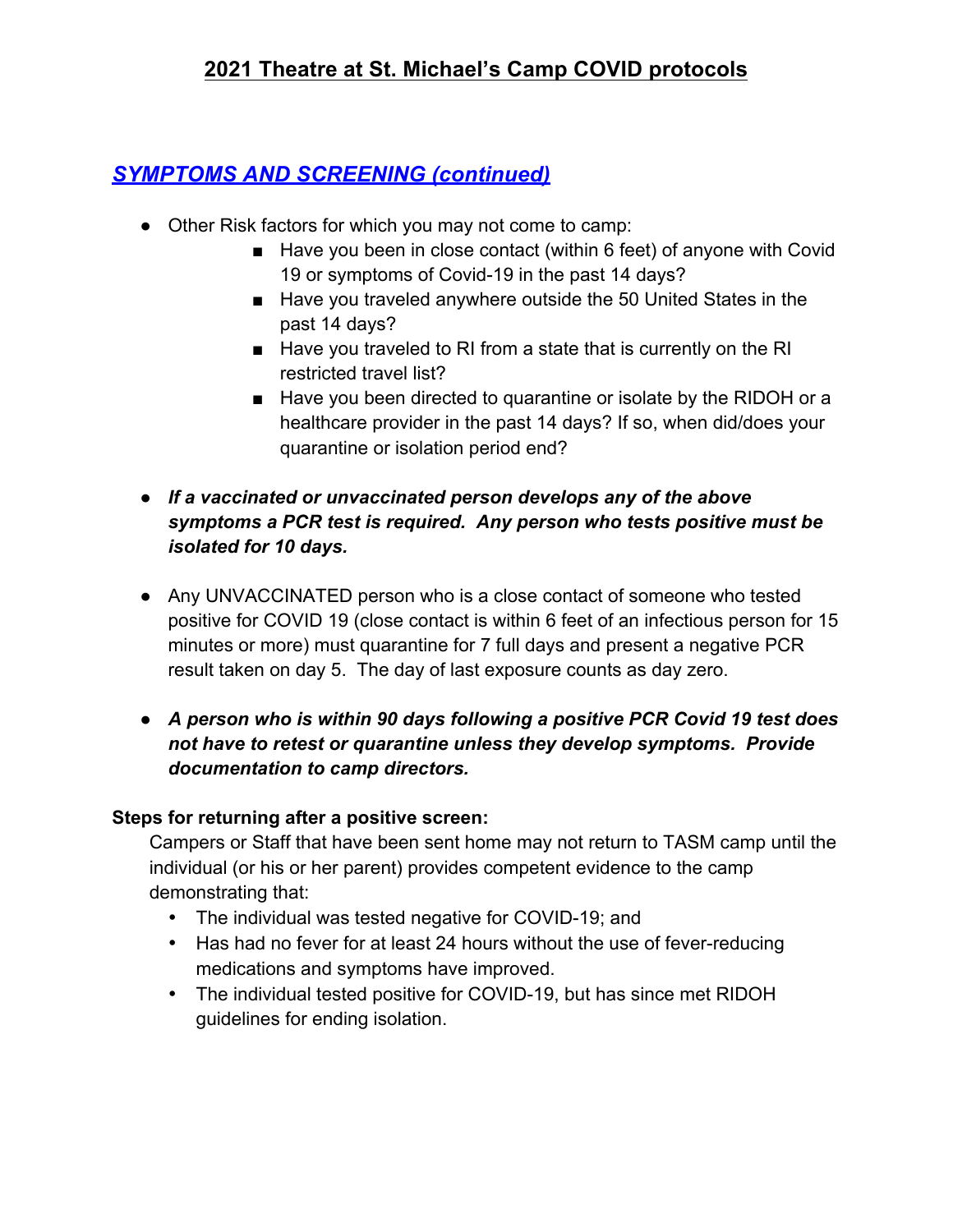# *MASKS & SOCIAL DISTANCING*

- Masks are required by ALL Children and Caregivers during arrival and pick up each day.
- All staff and campers will wear masks inside.
	- Although fully vaccinated persons have been allowed to go mask free, the majority of our campers can not be vaccinated, so all adults working with campers will don masks inside.
	- *Exception: IF all of the campers and staff in a stable group are fully vaccinated then masks will not be required for that stable group inside or outside - ALL persons in the stable group must be vaccinated for this rule to be implemented (due to privacy issues, where masking would identify persons who are not vaccinated).*
- Campers may remove masks outside when able to maintain a minimum of 3 foot distancing.
- There is no masking in the pool area one stable group at a time.
- If there is a medical reason that your unvaccinated camper is unable to wear a mask, please provide written documentation from a medical facility prior to arriving at camp.
- Physical distancing of 3 feet is encouraged, but within stable camp groups campers may play in closer proximity than 3 feet.
- Stable groups may not mix, and a 6 foot distance must be maintained between all groups.
- Each stable group will be assigned specific classroom locations and bathrooms for use.
- When eating, unvaccinated people must maintain 6 foot distancing either indoors or out.

# *VISITORS ON CAMPUS*

- With the exception of family members invited to theatre performances at specific times, parents/guardians are not permitted to visit within campus grounds.
- Camp directors are *not* monitoring vaccination status of all parents and we will not expose campers to out-side visitors inside OR OUTSIDE.